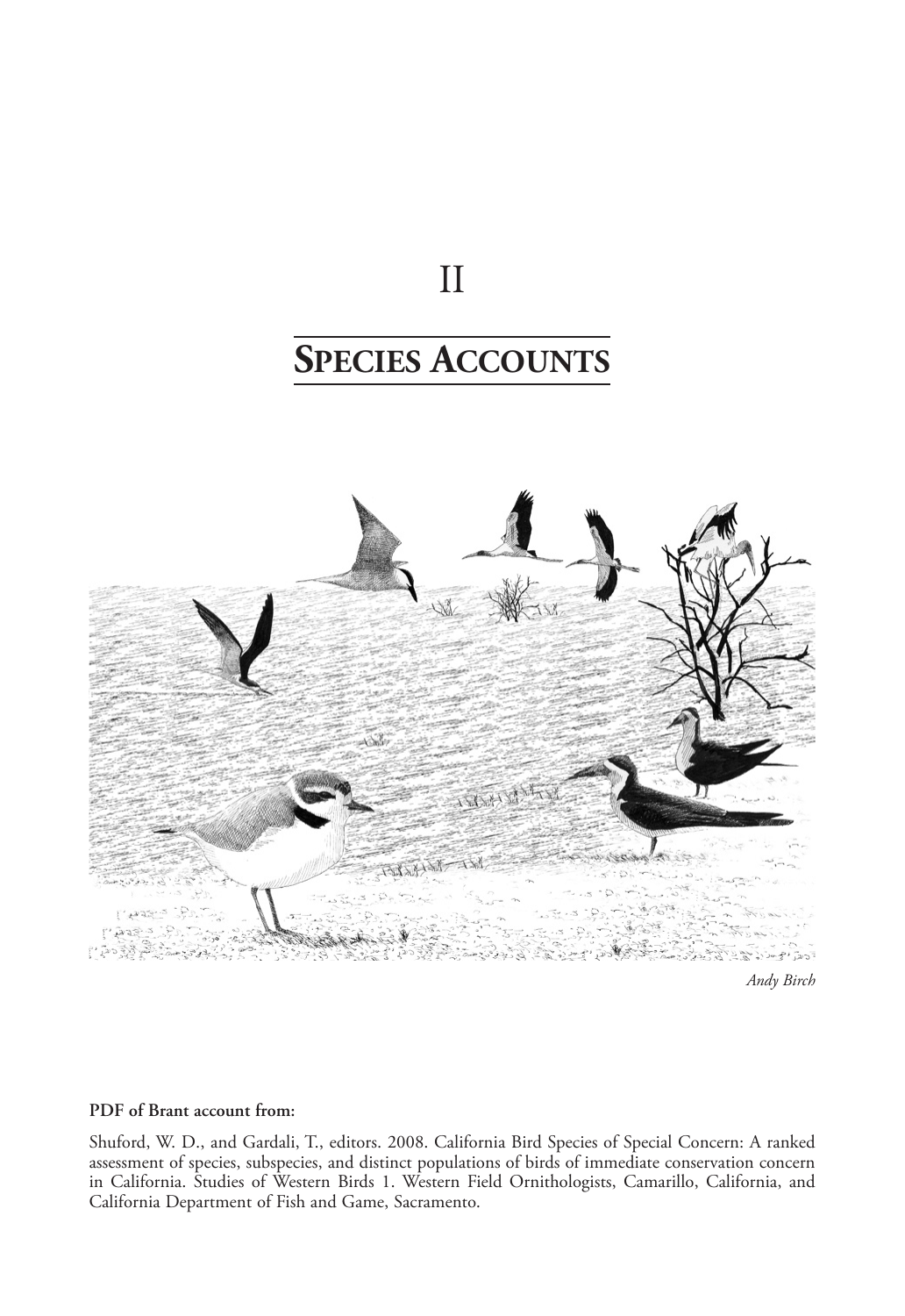### **BRANT (***Branta bernicla***)**

Jeff N. Davis and Bruce E. Deuel



Winter and migrant staging range of the Brant in California. Birds concentrate very locally the length of the state in several large coastal bays with eel-grass (indicated by arrows on map): Humboldt Bay, Pt. Reyes–Bodega estuaries, Morro Bay, and San Diego Bay. Numbers reduced, or absent from some bays, both prior to and since 1945. Overall, numbers have declined greatly in winter and moderately in migration. Very numerous in coastal bays during spring migration, but most pass well offshore during fall.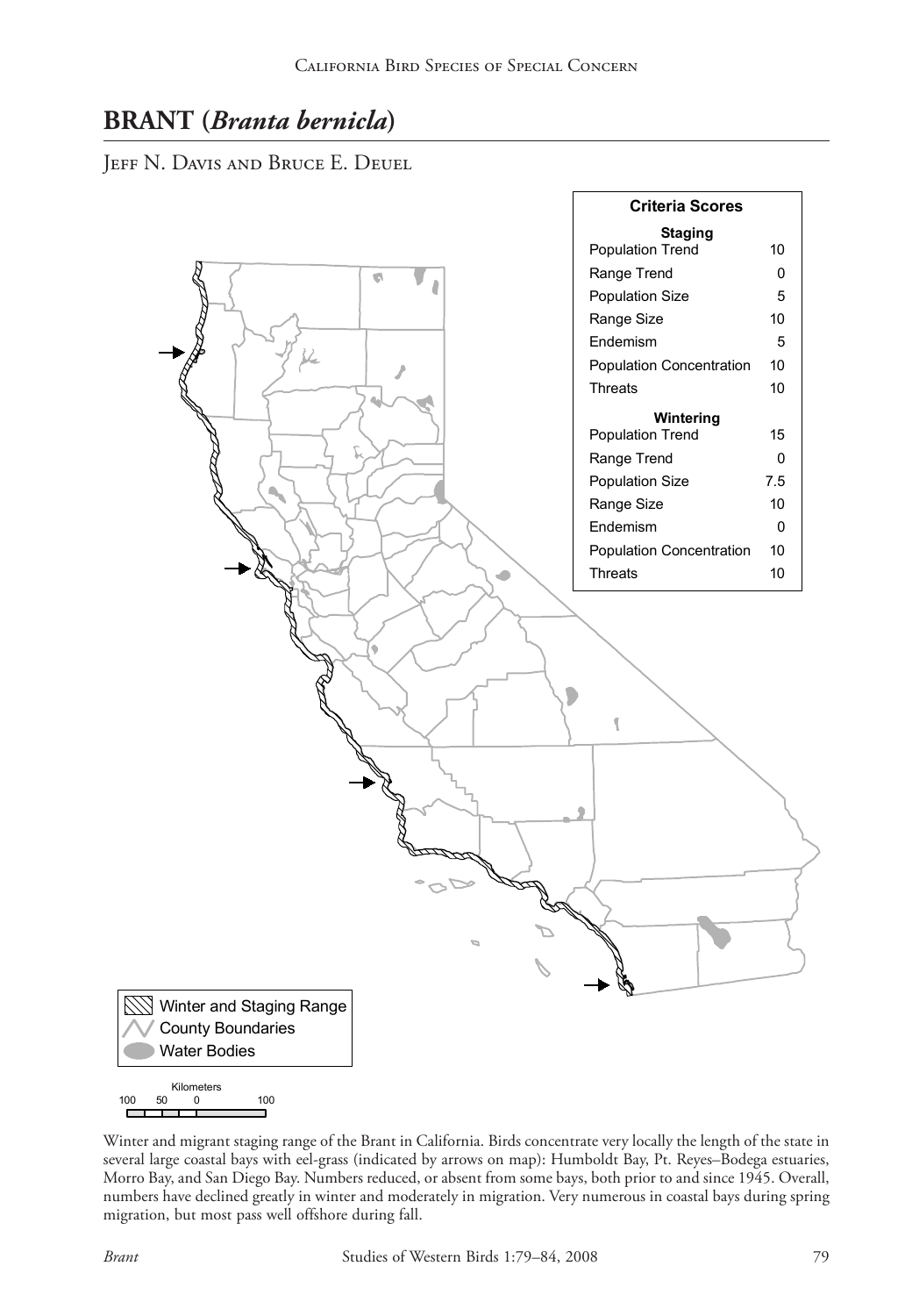#### **Special Concern Priority**

Currently considered a Bird Species of Special Concern (wintering, staging), priority 2. Not included on prior special concern lists (Remsen 1978, CDFG 1992).

#### **Breeding Bird Survey Statistics for California**

Does not breed in California.

#### **General Range and Abundance**

Taxonomy of species unresolved. Three subspecies recognized, but five populations identified based on genetics, location of breeding and wintering areas, and migration routes (Reed et al. 1998). *B. b. bernicla*, the "Brent Goose," breeds in the central Russian Arctic and winters in western Europe; *B. b. hrota* includes the "Atlantic Brant," which breeds in the eastern Canadian low and mid-Arctic and winters on the Atlantic coast of the United States, and the "Eastern High-Arctic Brant," which breeds in the eastern Canadian high Arctic and winters in northwestern Europe (mainly Ireland); *B. b. nigricans*, the "Black Brant" of this account, breeds in the western Canadian low Arctic, northern and western Alaska, and northeastern Russia and winters along the eastern Pacific coast from Alaska to Mexico and the western Pacific coast from Kamchatka to Korea and Japan; and the "Western High-Arctic Brant" (no subspecies designation) breeds in the western Canadian high Arctic and winters mainly in Washington (Shields 1990, Reed et al. 1998).

Global population estimated at over half a million birds (Delany and Scott 2002). January surveys along the entire North American Pacific coast averaged 136,000 individuals from 1971 to 1980, 138,000 from 1981 to 1990, and 133,000 from 1991 to 2000 (Pacific Flyway Council 2002). More than 75% of these birds were in Mexico.

#### **Seasonal Status in California**

Occurs in the state primarily as a spring and fall migrant and winter visitor; passes mainly far offshore in fall and close inshore in spring, when staging birds are numerous in isolated coastal estuaries. Present mainly from late October to late May, with small numbers lingering through summer (Small 1994, Unitt 2004). Fall migration extends from late October to early December and peaks in early to mid-November; spring migration extends from mid-December to late May and generally peaks in March and April, varying somewhat by latitude (Roberson 2002, Harris 2005, Lee et al. 2007, J. Roser unpubl. data).

#### **Historic Range and Abundance in California**

The Brant concentrated in Humboldt, Bodega, Tomales, Drakes, Morro, Mission, and San Diego bays and was "abundant locally" (Grinnell and Miller 1944). It was "doubtless somewhat more abundant originally" than at the time Grinnell and Miller wrote. Grinnell et al. (1918) noted a "marked decrease" in the number of Brant visiting California estuaries that began in that late 1800s, which they attributed to hunting pressure. At San Diego Bay, which by one account held 50,000 to 100,000 birds in the 1880s, unregulated shooting was thought to have caused the near depletion of Brant by the early 1900s (Unitt 2004). By 1915, Brant were essentially restricted to Humboldt and Tomales bays (Grinnell et al. 1918). A hunting season (15 Oct to 1 Feb) was implemented in 1915 (Grinnell et al. 1918), which probably provided some relief to spring-staging birds. With diminished hunting pressure, Brant were again staging at all historic sites by the mid-1930s (Moffitt 1943), at least in small numbers. Complete counts during annual mid-February surveys in California from 1931 to 1942, which presumably included both wintering and spring-staging birds, averaged 61,000 individuals and ranged from 30,000 to 125,000 (Moffitt 1943). The three areas of greatest use during these surveys were Humboldt Bay, with about 71% of the state's population, Tomales Bay, with about 9%, and Morro Bay, with about 12% (Moffitt 1943). Specifically, numbers averaged 41,559 at Humboldt Bay (range = 5000–105,000, *n* = 11 years), 1425 at Bodega Bay (350–3200, *n* = 11), 5620 at Tomales Bay (1540–9445, *n* = 12), 2657 at Drakes Estero (318–6400, *n* = 9), 6228 at Morro Bay (2938–11,140, *n* = 11), 793 at Mission Bay (0–3900, *n* = 12), and 236 at San Diego Bay (0–1100, *n* = 12; Moffitt 1943).

#### **Recent Range and Abundance in California**

The recent range is essentially the same as in the early 1940s (see map), but the Brant generally is less abundant at wintering and staging sites within this range (Derksen and Ward 1993).

The Pacific Flyway hosts about 125,000 Black Brant (Pacific Flyway Council 2002). Up to 60% of these stage in California in spring, but only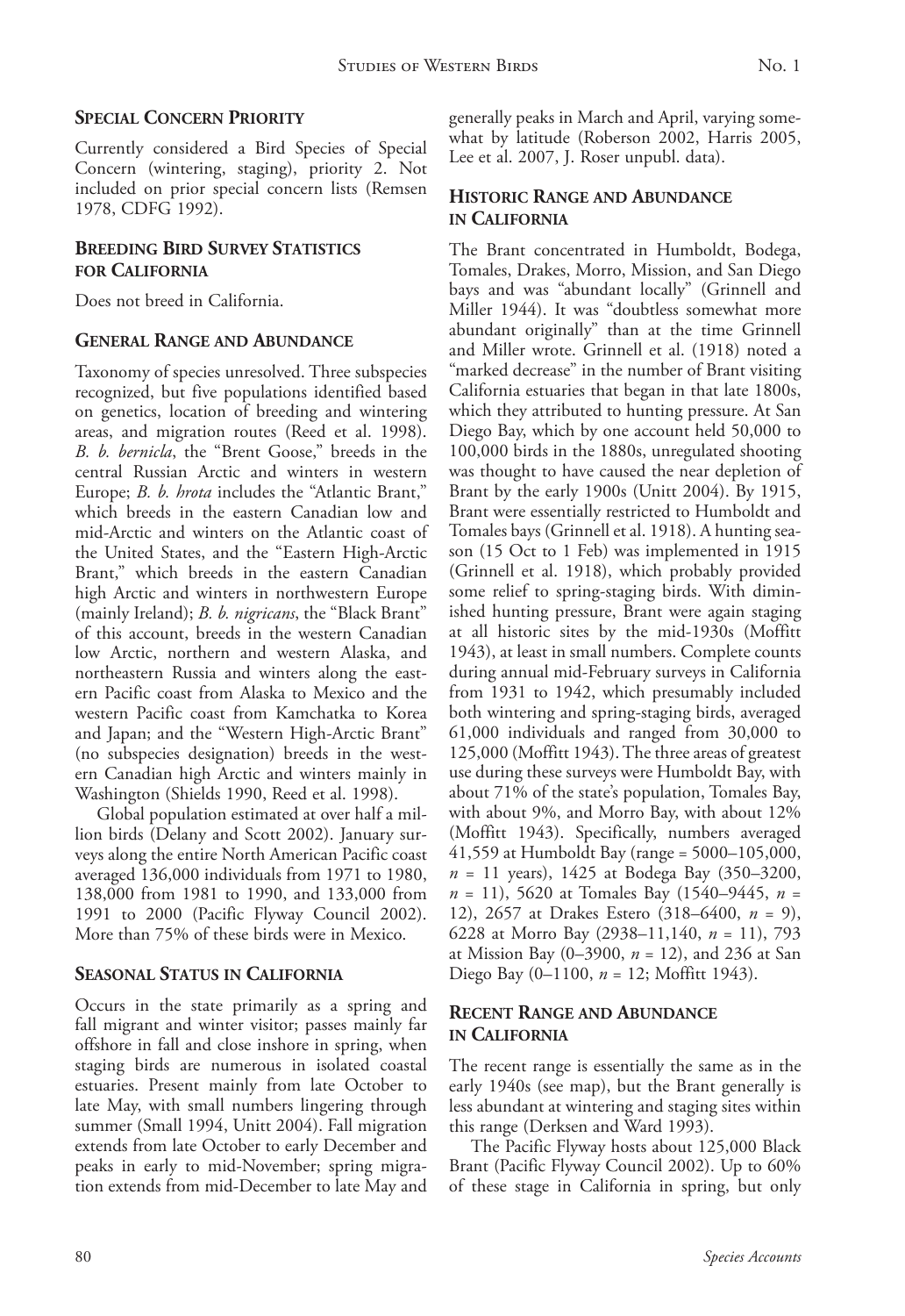3% winter here (Pacific Flyway Council 2002, D. E. Lee et al. unpubl. data). Midwinter surveys in California averaged about 27,000 individuals from 1953 to 1960, 5000 from 1961 to 1970, 350 from 1971 to 1980, 750 from 1981 to 1990, and 4000 from 1991 to 2000 (Pacific Flyway Council 2002). The steep decline beginning in the 1960s corresponds with the establishment of the wintering area in the Gulf of California (Derksen and Ward 1993). Causes for this shift in primary wintering areas, from California to Mexico, are thought to include disturbance from hunting and other human activities in California and a reduction in the abundance of Eel-grass (*Zostera marina*), the Brant's primary food (Derksen and Ward 1993, Unitt 2004, Harris 2005, Moore and Black 2006). Conversely, recent increases in wintering Brant have been attributed to a reduction in hunting disturbance (Moore and Black 2006) and the recovery of Eel-grass habitats (Unitt 2004).

Coincident with the development of the wintering area in the Gulf of California in the early 1960s was that of an overland spring migration route northward over the Salton Sink (Patten et al. 2003) and mountain passes of eastern San Diego County (Unitt 2004). Although most Brant using this route apparently fly nonstop to the Pacific coast, some are grounded by storms, strong headwinds, or other factors. Flocks of up to 500 such birds occur annually at the Salton Sea (Patten et al. 2003), and numbers have ranged up to 754 at Lake Henshaw in eastern San Diego County (Unitt 2004).

Recent abundance patterns at major wintering and staging sites are complex and described below.

*Humboldt Bay.* This site still supports the majority of Brant in the state, although it is more important for spring staging than for wintering. In fact, Humboldt Bay is the fourth most utilized staging area in the Pacific Flyway (Moore et al. 2004). Peak counts of spring-staging birds totaled 20,000 to 40,000 from 1950 to 1977, declined to 10,000 to 15,000 in the 1980s, then increased to 20,000 to 25,000 in the late 1990s (Pacific Flyway Council 2002). Moore and Black (2006) attributed a 1953–1983 decline in spring Brant use directly to hunting disturbance. The pattern of numbers on the Centerville Beach CBC, which includes South Bay, supports this (Harris 2005). Numbers averaged 36 birds from 1980 to 1989, but after the spring hunting season was eliminated numbers averaged 697 from 1990 to 1999 and 1830 from 2000 to 2003 (5322 in 2003).

Because of its isolation from other staging sites, Humboldt Bay supports higher Brant numbers than would be predicted by Eel-grass abundance alone (Moore et al. 2004). Another measure of the importance of Humboldt Bay is its number of Brant "use-days," which is a mean estimate of the number of Brant per day times the number of days for which they occurred per season. Although such data are a useful metric, they are available only for Humboldt Bay (1,277,000 Brant-use days per year from Jan to Jun, *n* = 11 years post-1975) and Morro Bay (see below; Moore et al. 2004). At Humboldt, South Bay, with its more extensive Eel-grass beds, supports more Brant use (81%) than Arcata Bay (Moore et al. 2004).

*Bodega Bay.* Winter numbers at Bodega Bay have increased appreciably since the mid-1990s, as reflected in the results of the Western Sonoma County CBC, which is conducted in late December. Brant numbers rose from a mean of 9 and a high of 47 from 1976 to 1991, to a mean of 640 and a high of 1574 from 1995 to 1999 (Bolander and Parmeter 2000).

*Tomales Bay/Drakes Estero.* Mean winter numbers on Tomales Bay have also increased substantially, from about 200 birds in the 1980s, to 1194 in the 1990s, to 1453 from 2000 to 2005 (Kelly and Tappen 1998, J. Kelly unpubl. data). Brant on Tomales Bay in December and January 1989–1996 were estimated to represent 30.8% of the statewide population, numbers comparable to those on Humboldt Bay (Kelly and Tappen 1998). Single-day, winter (Dec–Jan) counts on Drakes Estero averaged 264 from 2001 to 2004, with a high of 541 (R. Hug unpubl. data).

*Morro Bay.* Brant use Morro Bay primarily in winter, with peak numbers from late November to early February (J. Roser unpubl. data). Recent increases at other sites were not apparent at Morro Bay, where numbers are thought to have been relatively stable since the 1980s (J. Roser in litt.). Mid-February counts declined from a mean of about 6000 and a high of 11,800 from 1950 to 1966 to a mean of 2600 and a high of 4651 from 1998 to 2005 (J. Roser unpubl. data). J. Roser (unpubl. data) calculated a mean of 354,488 Brant use-days per year (Nov–Apr) on Morro Bay from 1998 to 2005.

*San Diego Bay/Mission Bay/San Diego River flood-control channel.* Because of its proximity to a major urban center, this site has been more altered, primarily by dredging and development, than other wintering and staging areas in the state. Nonetheless, winter Brant numbers have increased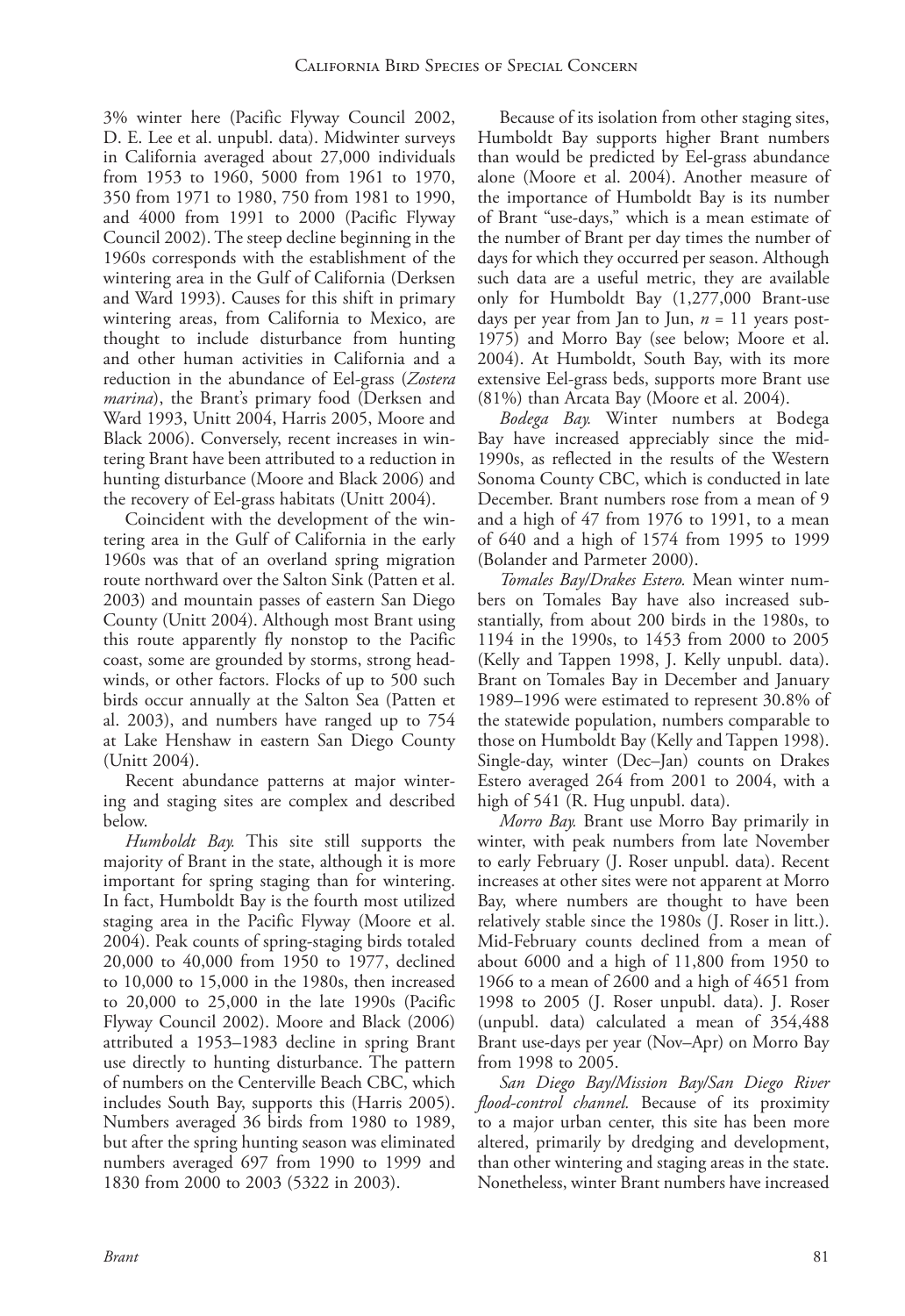in the San Diego area from counts of zero in the 1970s to annual highs of 750–1500 by the late 1990s (Unitt 2004). Slow regrowth of Eel-grass beds is thought to be partially responsible for the recent increases in Brant use. The largest numbers (up to 1300) occur on South San Diego Bay, along the Chula Vista bay front, and in Emory Cove, sites with the largest Eel-grass beds. Smaller numbers (100–200) are now regular on Mission Bay as well as the San Diego River flood-control channel (50–200), which has supported Brant for decades and was the species' only consistent wintering site during the low point in the 1970s (Unitt 2004).

#### **Ecological Requirements**

During the nonbreeding season, Brant require well-protected, shallow marine waters with intertidal Eel-grass beds, primarily within bays and estuaries. Their extensive use of natural habitats contrasts with that of most other geese of the Northern Hemisphere, which now primarily use agricultural land throughout winter (Reed et al. 1998).

The Brant is a food specialist during the nonbreeding season, relying principally on a single native plant, Eel-grass. Winter and spring distributions of Brant, therefore, are closely tied to that of Eel-grass, and changes in the abundance and availability of this plant have dramatic effects on Brant populations (Moore et al. 2004). At times of poor Eel-grass production, Brant will consume intertidal vegetation, such as surf-grasses (*Phyllospadix* spp.) and green algae (*Ulva* spp. and *Enteromorpha* spp.); salt marsh vegetation, such as arrow-grasses (*Triglochin* spp.) and pickleweeds (*Salicornia* spp.); and upland vegetation, such as cultivated grasses, clover, and grain (Reed et al. 1998, Moore et al. 2004). Brant at the Salton Sea, however, are always faced with a short supply of marginal foods. They may rely primarily on bulrush (*Scirpus* spp*.*; Nowak and Monson 1965), though they will eat almost anything along the shore that is green (G. McCaskie in litt.). Because Brant do not dive, they can usually access Eelgrass only at low tides. Still, they tend to feed in the deepest possible areas permitted by tides and close to large tidal channels and other areas where Eel-grass biomass and protein content are higher (J. E. Moore and J. M. Black unpubl. data).

Brant often feed in areas close to gritting sites (J. E. Moore and J. M. Black unpubl. data), which are intertidal mudflats, sandbars, or spits, where the birds ingest grit necessary for food digestion. Brant select gritting sites based primarily upon calcium content and secondarily upon distribution of substrate particle size (Lee et al. 2004). Birds repeatedly congregate at discrete sites during low to mid tide, using preferred sites faithfully for years (Lee et al. 2004) and even decades (J. Roser in litt.).

At high tide, Brant need sheltered open water or protected beaches for loafing.

#### **Threats**

The reliance of Brant on Eel-grass makes them highly vulnerable to fluctuations in the quality of this habitat. Human activities that negatively affect Eel-grass habitat include petroleum storage and transport; dredging and filling; salt production; mariculture (especially oyster operations); coastal development; siltation from logging, grazing, and upstream development; pollution; and introduction of exotic organisms (Pacific Flyway Council 2002, Ward et al. 2005).

Even where healthy Eel-grass habitats are available, Brant may be displaced or excluded by human disturbance, including boats, jet skis, sailboards, kayaks, canoes, aircraft, dogs, recreational and commercial shellfish harvests, hunting, fishing, birding, and commercial and residential development (Pacific Flyway Council 2002). Brant are susceptible to many of the same disturbances while loafing and ingesting grit. At Humboldt Bay, the frequency of nonhunting human disturbance events that caused Brant to take flight was 0.6 per hour for five time periods between November and May (Henry 1980); 39% of the disturbances were by people (mostly clammers), 29% by aircraft, 18% by boats, 9% by loud noises, and 4% by vehicle traffic. Disturbance levels at Morro Bay are thought to be much higher (J. Roser pers. comm.).

Although Brant are sensitive to hunting disturbance, hunting itself is not currently a major threat in California or elsewhere (Pacific Flyway Council 2002). With changes in the open season (from winter to fall and 40 to 30 days) and bag limit (from four to two per day), the statewide Brant harvest decreased from an annual average of 3700 birds in the 1970s to about 500 since 1983 (Pacific Flyway Council 2002). Area-specific closures were also established in Humboldt and Morro bays. Hunting activity, however, does frequently exclude birds from foraging, loafing, and gritting sites, flushing them to the open ocean, where they may remain until just after dusk (Roser 2003).

Disturbance during winter and staging is of particular concern because it can negatively affect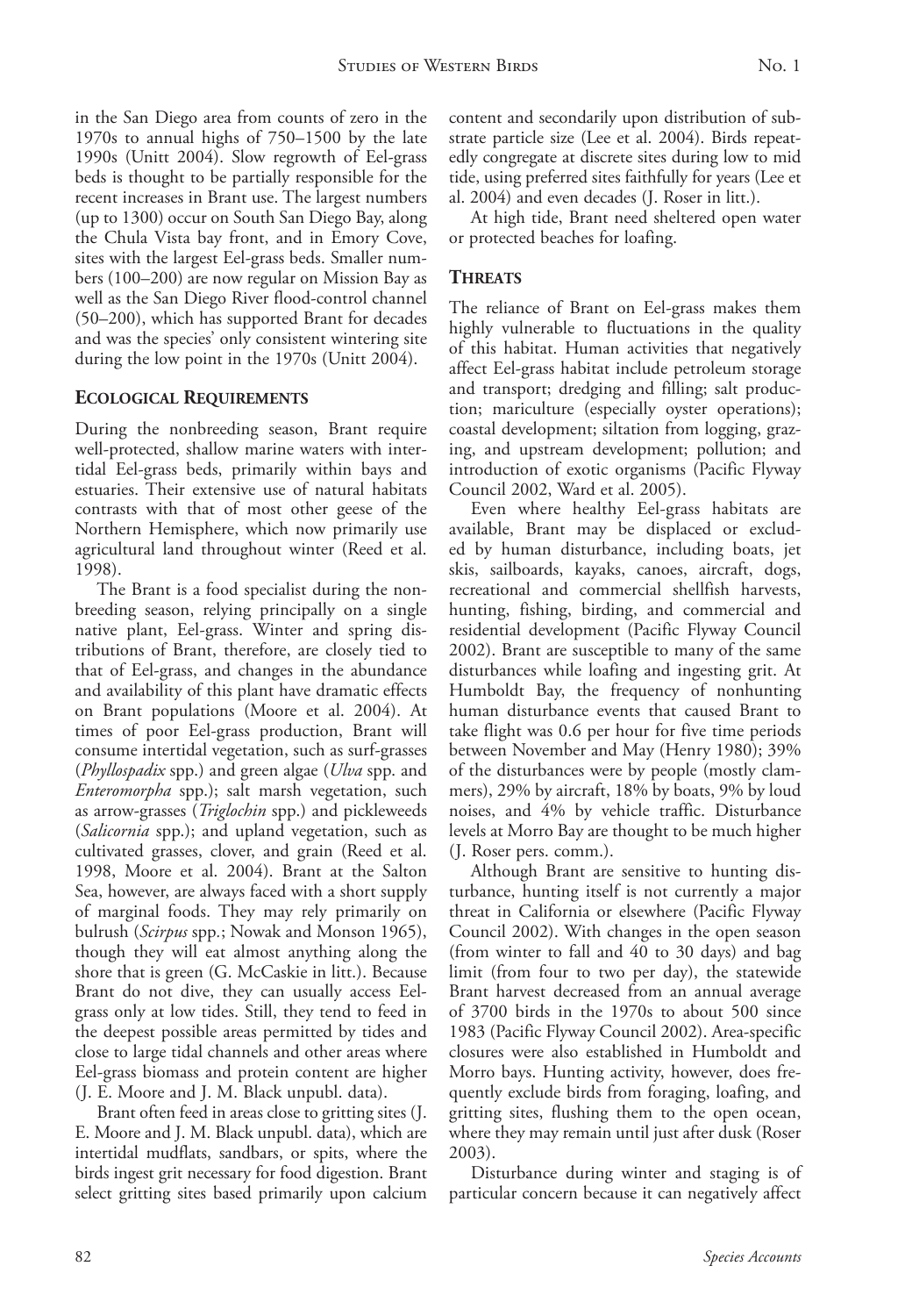the ability of Brant to build energy reserves for migration and breeding and thus lower reproductive success (Henry 1980, Derksen and Ward 1993, Ward et al. 2005). Even without disturbances that exclude Brant from foraging areas at low tide, Brant may have to consume floating Eelgrass leaves at high tide to meet their daily energy requirements (J. E. Moore unpubl. data).

#### **Management and Research Recommendations**

The management plan for eastern Pacific Brant populations in Pacific Flyway Council (2002) includes many of the following management and research recommendations:

- Maintain quantity and quality of Eel-grass habitats. Ensure that they are defended against sedimentation, eutrophication, exotic organisms, contaminants, and other threats.
- Protect traditional gritting sites from excessive human disturbance and degradation from development and other causes.
- Pursue mitigation for impacts to critical habitats, including loss or degradation of Eel-grass beds and gritting and loafing sites, disturbance of wintering and staging flocks, and exclusion of Brant from traditional use areas.
- Develop and strengthen coordinated management activities with other states and countries (especially Mexico).
- Evaluate the need to set aside high-tide loafing areas to ensure that Brant have suitable resting areas as recreational pressure increases.
- • Assess wintering and staging sites for Eelgrass habitat restoration potential and restore habitat where appropriate.
- Determine the historic and current extent and quality of Eel-grass habitats at all major staging and wintering areas.
- Determine the driving forces behind changes in Eel-grass distribution, abundance, and quality by comparing bed locations and acreage with rainfall, water temperature, light, bathymetry, sediment, salinity, turbidity, dissolved oxygen, and nutrients.
- • Determine the extent to which watershed management issues such as logging, grazing, development, dredging, and management of water resources and dams influence Eelgrass presence and persistence.
- Determine the carrying capacity of pri-

mary wintering and staging sites. Use data obtained to evaluate winter population distribution goals.

• Quantify the effects of human activity on wintering and staging Brant, including impacts associated with development, mariculture, hunting, boats, aircraft, and other forms of anthropogenic disturbance. Determine the extent to which disturbance might reduce Brant survival or the suitability of critical wintering and staging areas, and ensure that such pressures on the population remain tolerable.

#### **Monitoring Needs**

The aerial midwinter surveys conducted by the U.S. Fish and Wildlife Service and California Department of Fish and Game should be continued. The midwinter survey is the primary management index for Brant, providing important population and habitat information. But because most Brant occur in California during spring migration, monitoring of major use areas should be instituted at that season as well. Although timing of Brant use varies from site to site, optimal statewide survey dates timed to sample peak numbers are mid-December (winter) and mid-March (spring) at coastal bays and estuaries and late March to mid-April at coastal promontories (spring).

Resighting efforts of marked birds should continue on a three- or five-year schedule to determine the proportions of birds at wintering and staging areas from specific nesting and molting sites.

Harvest levels should continue to be monitored through hunter surveys to determine if they are sustainable. The derivation of harvest from breeding stocks, as determined from banding and marking, should be assessed.

Eel-grass beds at major wintering and staging areas should be surveyed periodically to quantitatively assess distribution, abundance, and quality over time. Some beds, for example, those at Morro Bay (see Berman 2003), are currently being monitored. Monitoring should include an assessment of threats from sedimentation, eutrophication, disease, dredging, exotic organisms, and other factors.

Anthropogenic disturbances to Brant, especially from vessel and aircraft traffic that may displace birds from traditional foraging, loafing, and gritting sites, should be monitored at all major wintering and staging areas.